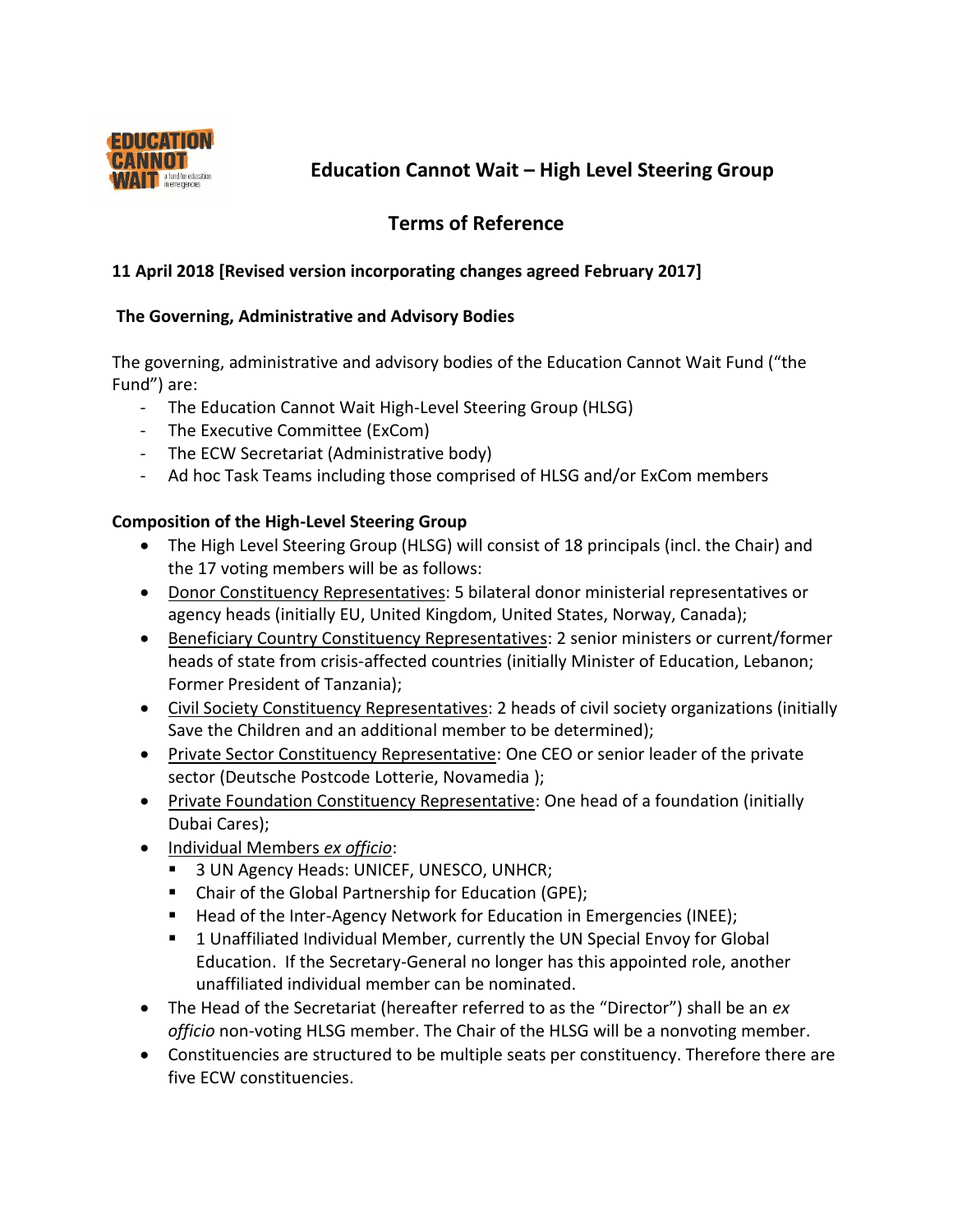### **Appointment of Constituency Representatives to the High Level Steering Group**

The first constituency representatives will be appointed by the founding members of the HLSG for a period of two (2) years. Thereafter each constituency representative will be elected by his or her relevant constituency through a process developed by that constituency and will serve for a period of two (2) years, renewable once. Constituencies must use an open, transparent and consultative process for selection. Internal processes must be submitted to the Secretariat for reference and monitoring. Constituency representatives will represent their constituency and will be accountable to them. It is therefore the responsibility of the HLSG members to ensure appropriate designation and sufficient communication and consultation within their constituencies, building on existing constituency arrangements where appropriate.

A review of the HLSG membership will take place every two years.

It is understood that constituency representatives should possess skills relevant to the Fund; be of the level of ministerial, agency or organization head; and contribute to the gender and geographical representation of the HLSG.

### **Alternates**

The HLSG shall determine whether voting members of the HLSG can appoint alternates and, if so, the arrangements with regard to alternates.

### **Appointment of the Chair of the HLSG**

The first Chair of the HLSG will be the UN Special Envoy for Global Education, who will serve as chair for a period of two (2) years. Thereafter, the voting members of the HLSG will select a Chair of the HLSG from among their own voting members. The Chair is appointed to be a nonvoting, independent member that does not represent their organization, government, or entity but the Fund as a whole. The Chair's seat will be filled by another representative from their organization or constituency. The Chair shall be selected for a two-year period or such other term that the HLSG may determine. The Chair may be reselected for a single term.

#### **Working modalities of the HLSG**

The HLSG shall meet twice per year, at least once in person during the Leaders' Week of the United Nations General Assembly (September). Virtual meetings via teleconferencing and email consultations will be held as necessary.

Each HLSG member will nominate a HLSG working-level focal point to support the HLSG member, receive communications from the Secretariat, advise the HLSG member in any decision-making process, and serve on the Executive Committee to fulfill its assigned functions, as expressed in its Terms of Reference. Each HLSG member will nominate an Executive Committee member from their organization or constituency, for approval by the HLSG.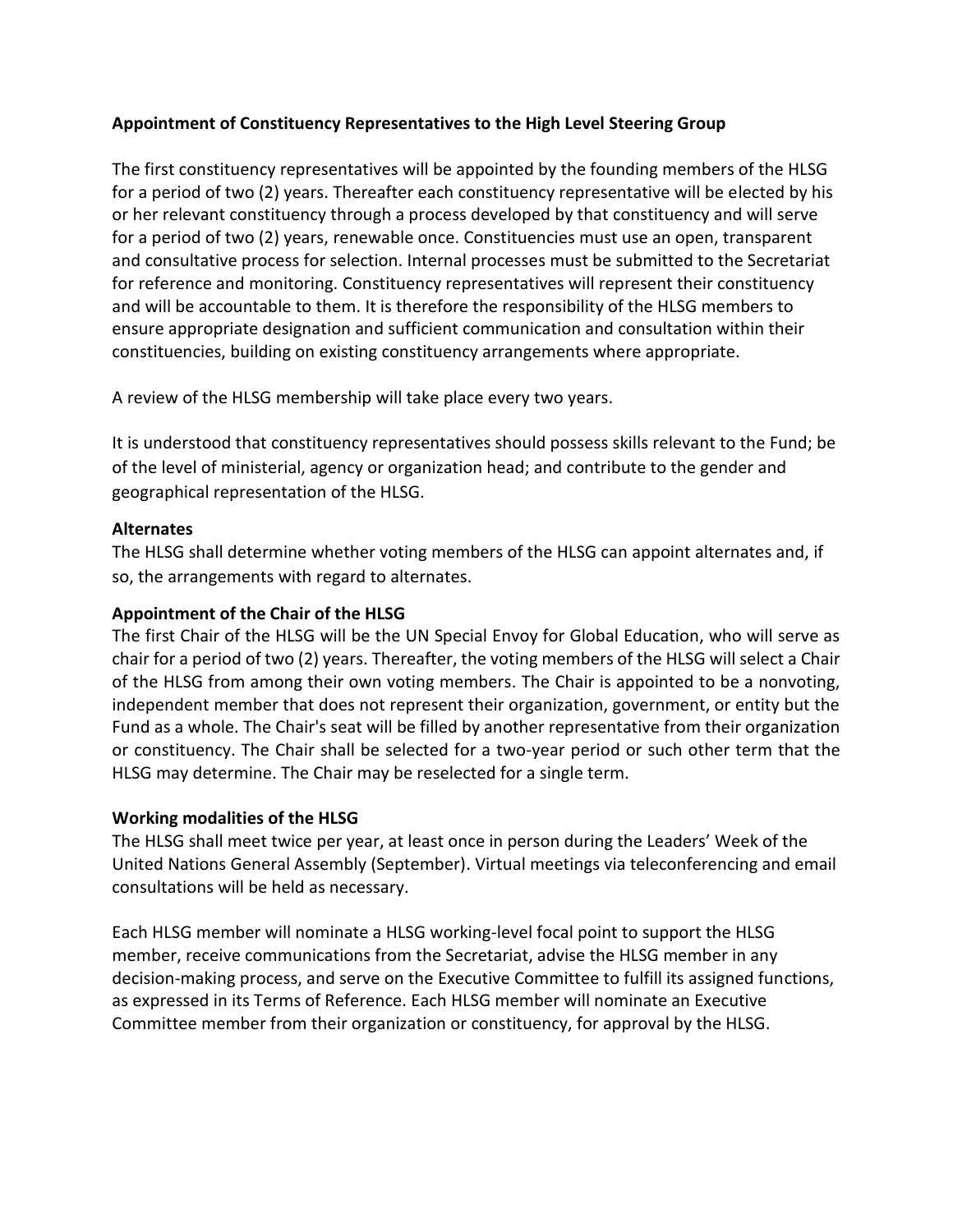# **Functions of the High Level Steering Group**

The HLSG shall:

- Approve policies relating to governance and the operating model;
- Determine the overall strategic direction of the Fund
- Approve the Fund's four-year strategy, including the specific strategies for the Acceleration Facility, First Response and Multi Year windows. In addition, approve the creation of any new windows to ECW's design as part of the strategy;
- Approve funding for Multi Year grants exceeding US\$20 million, or grants in which the Executive Committee chooses to escalate the decision;
- Approve an overarching results framework;
- Approve annual resource mobilization strategy for ECW;
- Provide political and resource mobilization advocacy for the Fund and Education in conflict affected countries overall;
- Approve a permanent hosting arrangement for ECW, by the end of the current strategic plan period (2021);
- Monitor annually the decision making and operations of other governance bodies to ensure they operate appropriately and within approved guidelines;
- Receive annual updates on the performance of the fund to deliver on its strategic plans;
- Receive annual updates on the use and distribution of fund resources;
- Receive annual updates on the overall performance of ECW's investments portfolio against its results framework and evaluations;
- Hear and make recommendation on any major issues relating to governance, fundraising, fraud, the use and management of ECW resources and the investment portfolio's performance, raised by the Executive Committee;
- Approve measures to be taken when major cases of fraud or misuse of funds occur;
- Approve appointments of Executive Committee Members, and the Director of the Secretariat;
- Approve strategic decisions on ECW policies to guide the work of the Executive Committee;
- Approve innovative financing strategy for ECW, including types of innovative financing mechanisms that will be pursued

The HLSG Members shall not be entitled to receive compensation for their services and will be expected to meet at their own costs of participating in Fund activities. Constituency representatives from Least Developed Countries will have their reasonable expenses for attendance at HLSG Meetings and for participating in other Fund activities paid or reimbursed from the Fund.

# **HLSG Working Methods and Decision-making**

The HLSG shall determine its own working methods.

A quorum shall be a majority of all voting HLSG Members (or their alternates).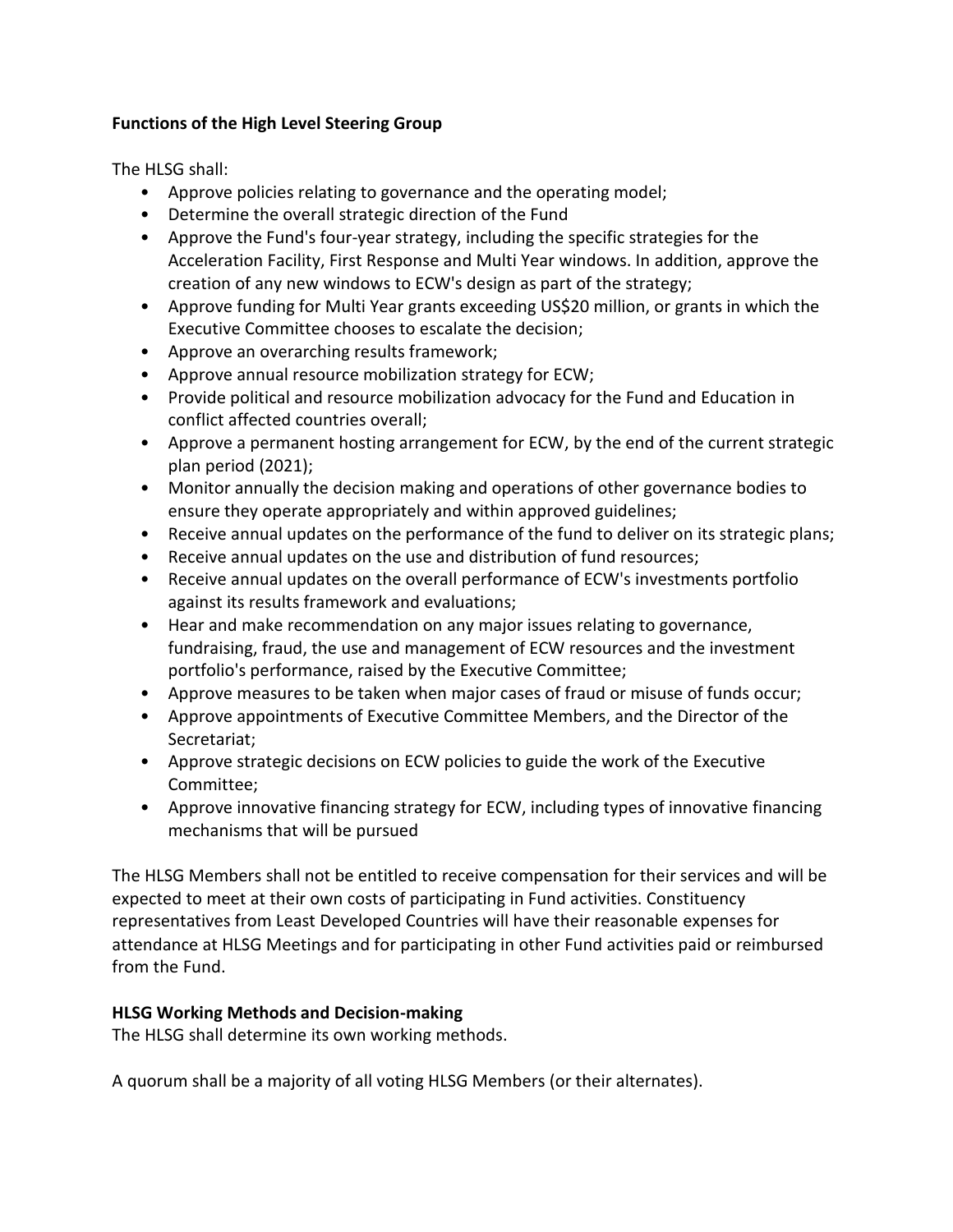The HLSG will use all reasonable efforts to make decisions by consensus. If no consensus can be reached, any decision of the HLSG shall require a two-thirds majority of members present and voting.

The HLSG may convene in person and may also act by means of teleconference, e-mail or other method of communication, subject to procedures determined by the HLSG from time to time. Non-objection votes can be conducted by the HLSG via electronic correspondence provided a minimum of one (1) week is provided for review. Given the need to respond quickly to new emergencies and crises, requests for HLSG decisions may be made through email and/or teleconferences and/or through no-objection.

No decision taken by the HLSG is binding on any member's Government or organization or individual constituents in a constituency representative's constituency. When discharging their duties, HLSG Members are not required to take decisions that conflict with the constitution, regulations, rules and policies of their Government or organization.

# **ENDS**

### ANNEX A:

# **The Secretariat**

The functions of the Secretariat shall be as follows, together with such other functions as may be agreed from time to time by the HLSG and UNICEF.

- Prepare an Annual Workplan and Budget for review and approval by the HLSG;
- Provide advice with regard to the overall status of programme priority areas established by the HLSG;
- Publicize the Fund's willingness to receive funding proposals within the priority areas established by the HLSG and receive such proposals;
- Determine, with regard to each funding proposal received whether it is complete, and whether it meets the criteria established by the HLSG;
- Facilitate a review, drawing on relevant expertise, of the proposals, in order to assess the programmatic merits of the proposal; and the soundness of the financial management and control environment of the entity providing the proposal;
- Develop, with regard to each complete funding proposal that meets criteria established, a recommendation to the HLSG as to whether to approve such funding and provide such recommendation, together with the proposals, to the HLSG;
- Convey to the relevant officials of the Fund Custodian and Administrator, the HLSG's decisions on disbursements from the Fund and prepare and distribute to entities which